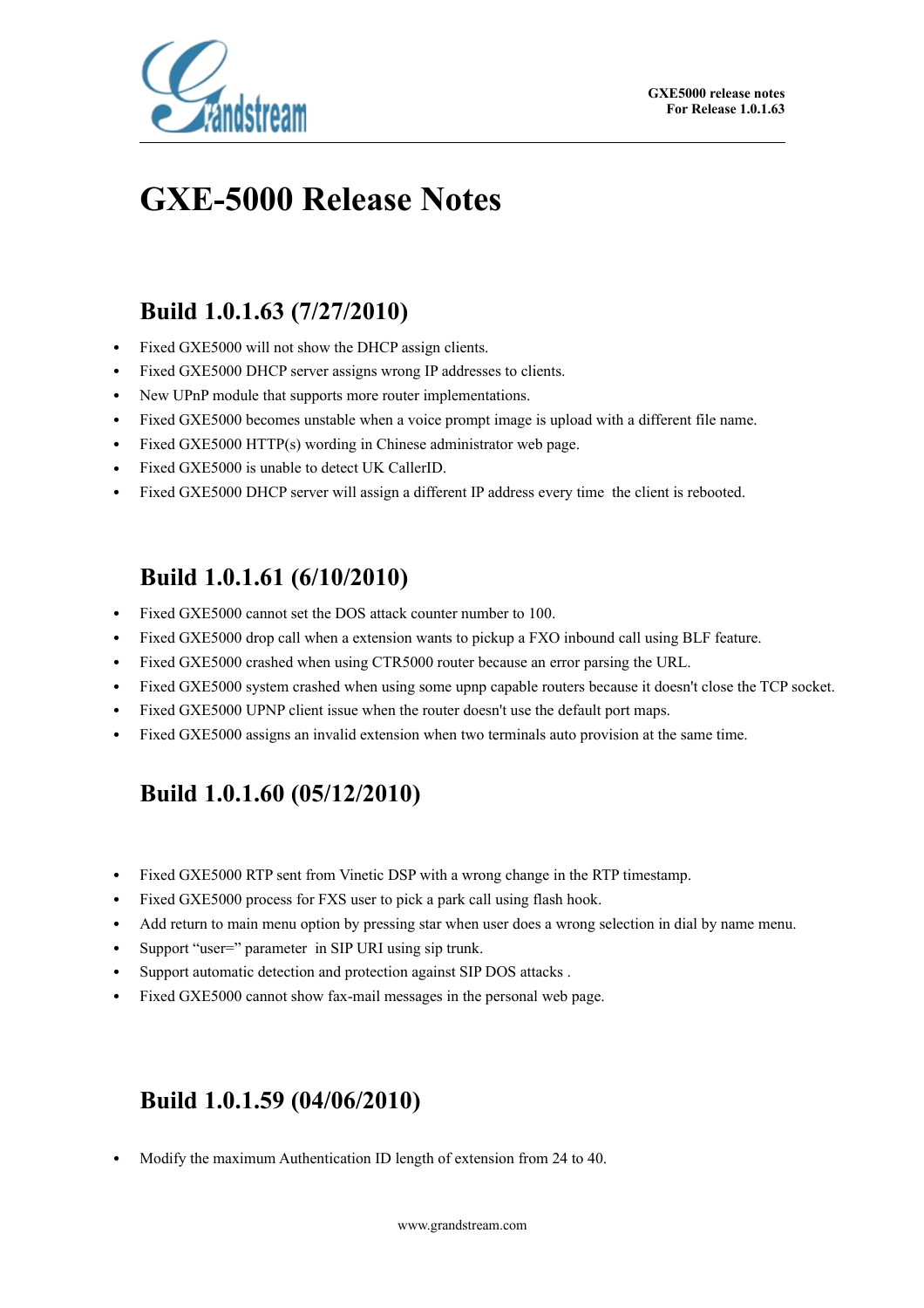

- Adjust default music-on-hold volume to prevent audio distortion.
- Modify the fax email notification subject and body text.
- GXE5000 call queue now supports a new agent login mode (direct login mode).
- GXE5000 implements a new filesystem to handle devices with bad NAND flash blocks.
- GXE5000 enhancement to prevent call drops under high network/GXE activity.
- Fixed GXE5000 would drop some calls when the IPterminal respond ACK after 5 seconds.
- Fixed GXE5000 crashed when conference room is full.
- Fixed GXE5000 will drop a call when there have too many calls(about 30) need to be transfered or forwarded conditions.
- Fixed GXE5000 cannot reset the IP address after a factory reset when the voice mail files and fax mail files use more than 70% of the flash memory space.
- Fixed GXE5000 in some situations cannot handle the DHCP offer lease time correctly.
- Fixed GXE5000 sometimes the voice may be choppy because it cannot resume sleep switch.
- Fixed GXE5000 lost CDR record because an error in the memory filesystem.
- Fixed GXE5000 crash because it receives a RFC2833 packet with RTP timestamp 0.
- Fixed GXE5000 sometimes cannot config the FXO channel 2 with right parameters. Therefore, this channel to not detect busy tone successfully.
- Fixed GXE5000 sometimes the CDR record call time length is 0.
- Fixed GXE5000 sometimes will not allow to upload a backup file if the length is more than 3MB.
- Fixed GXE5000 crashed because an invalid FXO configuration parameter.
- Fixed GXE5000 cannot show Faxmail messages in personal web page.
- Fixed GXE5000 crashed while doing a FXO auto detect.

#### **Build 1.0.1.54 (12/14/2009)**

GXE5000 support new driver.

-----

.

- GXE5000 support DOD feature.
- GXE5000 IVR would replay the Dial by name result prompt 3 times if user do not input any select.
- Fixed GXE5000 SIPTRUNK device do not work when the URL would be set a more than 64 byte string.
- Fixed GXE5000 do not release the SIPTRUNK outbound call at once when the remote user is not online.
- GXE5000 would prompt manager "modify success" when manager just modify the call route profile name.
- GXE5000 do not submit the call route profile when manager input enter in the call route profile name field.
- Modify the "," help document for call route profile.
- GXE5000 would prompt manager "the quoted call path would be deleted" when manger modify/delete/disable the SIPDID in SIPTRUNK.

**-----**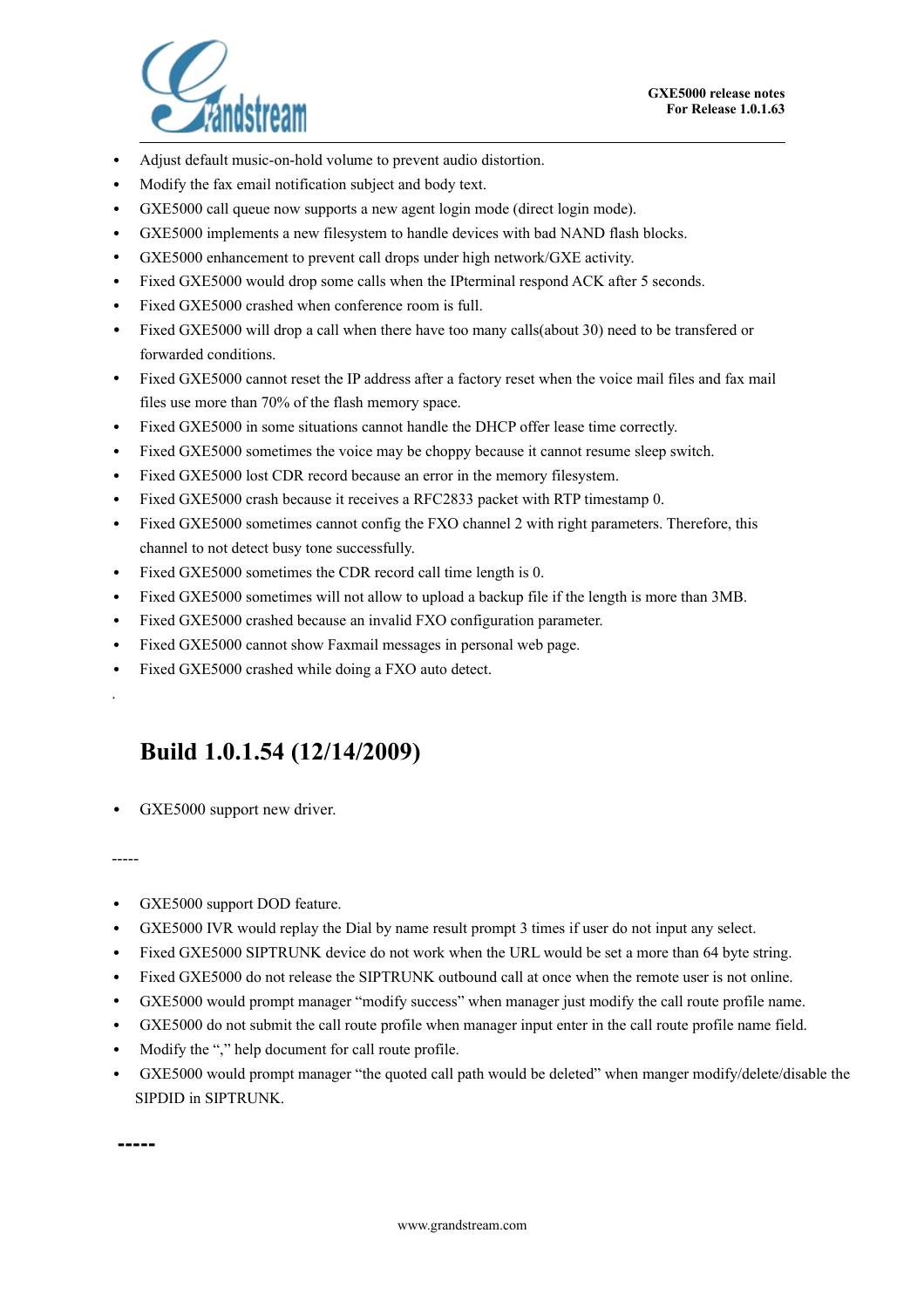

# **Build 1.0.1.52 (11/20/2009)**

- GXE5000 support Dial-by-Name feature.
- Fixed GXE5000 forward call failed when the terminal use simple SIP header.
- Fixed GXE5000 allow manager input special text in extension user name and department name in personal web page.
- Fixed GXE5000 modify the call-route profile file name sometimes.
- When manage input a wrong condition for call-route profile GXE5000 would input red fond warning prompt.
- Add a help link for auto-detect web page.
- Fixed GXE5000 allow manager input '.' for FXS/Group/Conference/group extension.
- Fixed GXE5000 drop call because manage input space in the DIGITMAP of call-route profile, now GXE5000 does not allow input space in DIGITMAP.
- When open the voice mail for extension GXE5000 set the entry option of voice mail to "Extension and password" instead of "password only".
- Fixed GXE5000 drop call when the terminal use re-invite session timer.
- Fixed GXE5000 would prompt attendee "conference password wrong" when attendee want to join a none password conference and input some digit in the joining flow.
- Fixed user cannot open GXE5000 web page by HTTPS sometimes.
- Fixed GXE5000 lost statistic information after reboot sometimes.
- Fixed GXE5000 send Email error by TLS mode sometimes.

**----**

- GXE5000 support new extension **Auto Provision Feature**.
- Fixed GXE5000 drop call when Polycom terminal want to forward call by refer signal.
- Fixed GXE5000 drop call when user transfer call to sip trunk and the sip trunk server respond multi 183 and 180 to GXE5000.
- Fixed GXE5000 do not detect CallerID in UK sin77-BT mode.
- Fixed GXE5000 do not add sip-trunk device name to from field in SIP DID mode.
- Fixed GXE5000 cannot send fax more than 60 pages by virtual printer mode.
- Fixed GXE5000 cannot build video connect by re-Invite between two video phone when they have build audio connect firstly.
- Fixed GXE5000 drop the FXO inbound call when user forward to the other user and both terminals only support G729.
- Fixed GXE5000 cannot check the DTMF signal sometimes when user leave voice message.
- Fixed GXE5000 generate a MAC00000000 terminal config file to the Non-Grandstaream terminal in the auto-provison process.
- GXE5000 support invite attendee into a conference in personal web page.
- GXE5000 expand the port forwarding number from 8 to 16.

#### **Build 1.0.1.50 (9/25/2009)**

• Fixed GXE5000 can not save config data because the cvs file too huge consume file system space.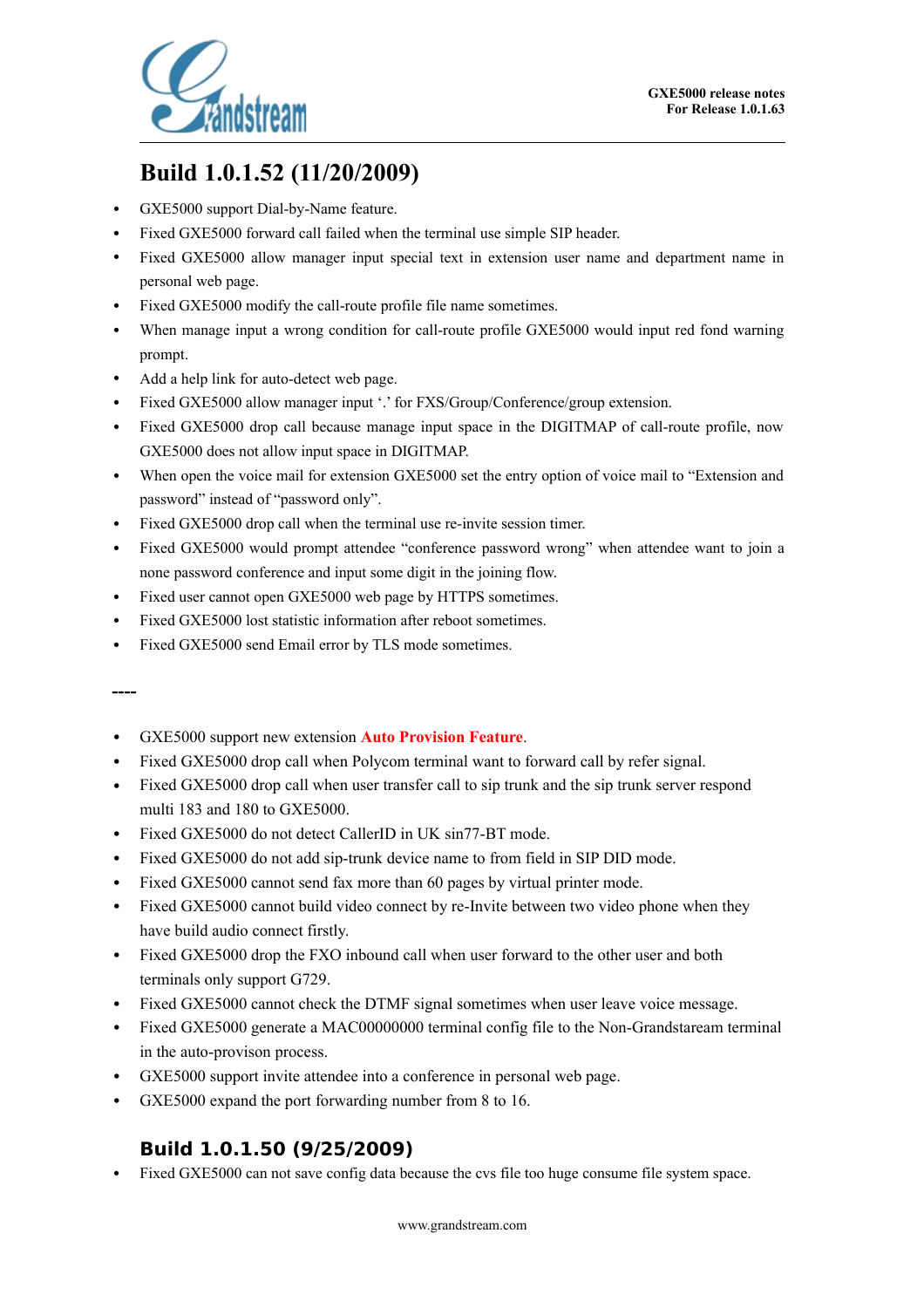

- GXE5000 recognize the sip-info by content type when it conflict with X-grandstream header.
- GXE5000 support PAI(P-Asserted-Identity Header) config field in SIP Trunk.
- Fixed GXE5000 does not release memory when manager record voice menu by terminal.
- Fixed GXE5000 lost the statistics for wait time for CQ when the call forward to CQ voice mail.
- Fixed GXE5000 allow user input special character " $\&\frac{*}{\&\frac{*}{\&\frac{*}{\&\frac{*}{\&\frac{*}{\&\frac{*}{\&\frac{*}{\&\frac{*}{\&\frac{*}{\&\frac{*}{\&\frac{*}{\&\frac{*}{\&\frac{*}{\&\frac{*}{\&\frac{*}{\&\frac{*}{\&\frac{*}{\&\frac{*}{\&\frac{*}{\&\frac{*}{\&\frac{*}{\&\frac{*}{\&\frac{*}{\&\frac{*}{$
- Fixed GXE5000 show 500 error when manager input date string that length more then 50 for PlayRule.
- Remove the Entry voice mail option for CO and Group.

#### **-----**

- GXE5000 support DiffServ QOS feature.
- Fixed GXE5000 forward call to CQ voicemail when conference call to this CQ.
- Fixed GXE5000 does not prompt manager when he add one existed IP into BlackList.
- Fixed GXE5000 crash because the CDR files space more than memory free space.
- After express setup GXE5000 build a default voicemenu and its NoEntry option point to extension 6000 voicemail.
- Remove the Cancel button in personal web page.
- GXE5000 will use default port 3478 when manager does not configure this port for STUN server.
- Add  $5/10$  seconds option for Group extension parallel ring time.
- Add 0 times option for voice menu's NoEntry repeat field.
- GXE5000 will check all Email address input in the same format as group extension Email input.
- Add parallel ring time config field for CQ.
- GXE5000 support three Entry voice mail modes—Extension&password/only password/directly.
- After manager enter the PSTN AUTODETECT web page, GXE5000 will force a reboot afterwards.
- Fixed GXE5000 does not release park room sometimes, and this issue cause all park room is busy.

**----**

- Fixed GXE5000 can add announcement for more than 30 entries.
- Fixed GXE5000 drop call when extension call back to voice message caller who come from TG trunk.
- Group Email address support "-".
- Fixed GXE5000 drop fax that HT502 call to GXE5000 FXS extension.
- Fixed manager cannot review CallQueue Greeting when manager upload this greeting in zip format.
- Fixed GXE5000 lost group voice mail password.
- Fixed GXE5000 drop call when conference invites an extension and this extension forward call to FXO trunk.

**-----**

- Support new CallQueue feature.
- Support new CallPark feature.
- Fixed GXE5000 sometimes crashed when user want to call back to voice mail caller.
- Fixed GXE5000 cannot build Greeting when user records his/her voice by terminal without G.723 codec.
- Fixed GXE5000 drop call when it interop with "iNext" SIP trunk server, add config field for Reinvite delay time in SIP TRUNK web page.
- Fixed GXE5000 drop inbound call when it interop with Broadvoice sip trunk server.
- Fixed GXE5000 send huge SYSLOG to SYSLOG server and causes SYSLOG server crash when manager config a wrong information to SMTP server and send mode in SSL.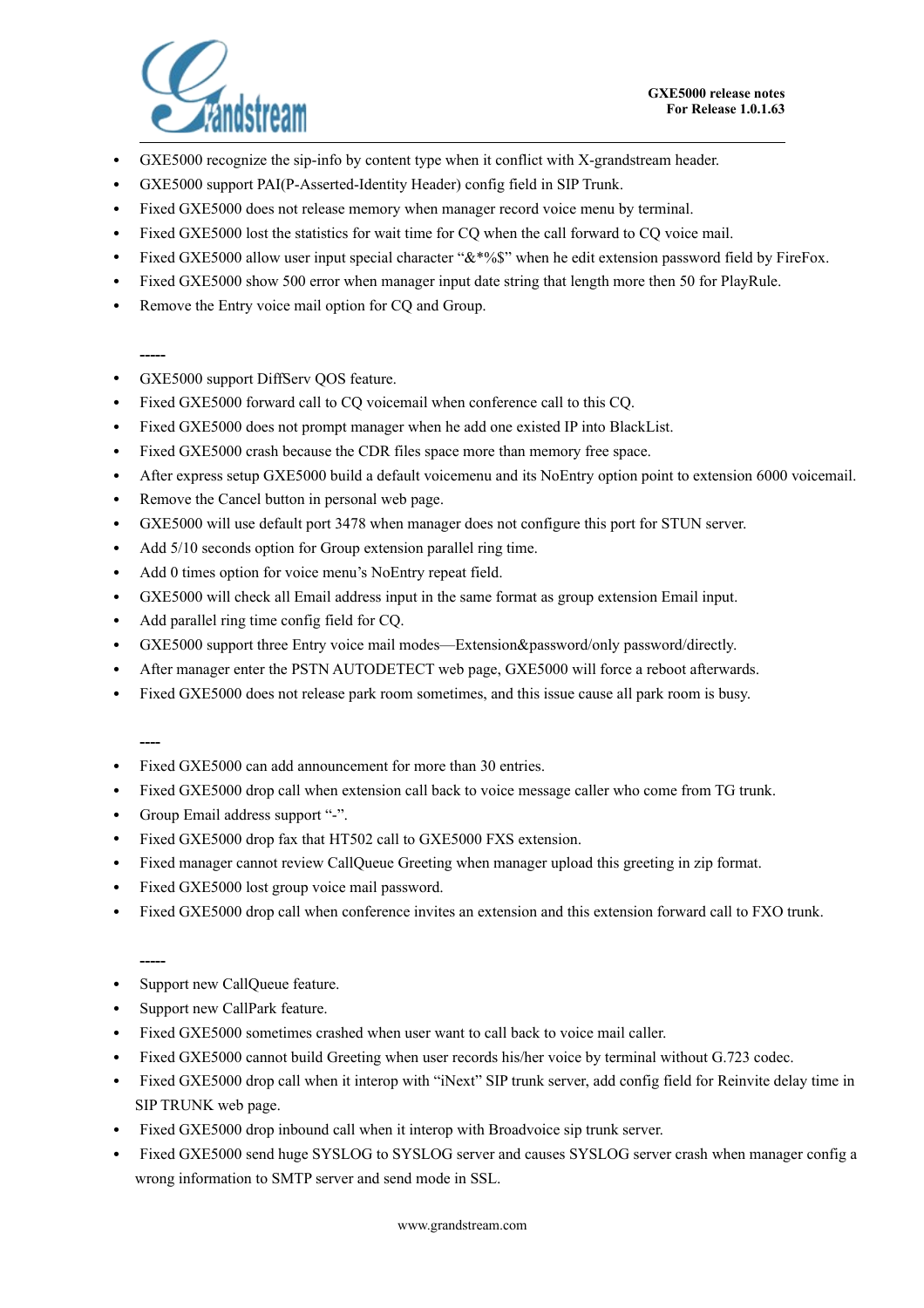

- Fixed GXE5000 does not delete temporary CDR files.
- Fixed GXE5000 will allow extension user enter administrator web page when the extension user input admin web page URL.
- Fixed GXE5000 lost BLF information when upgrade to version 1.0.1.47.
- GXE5000 support terminal hold Call by  $C = 0.0.0$  in the SDP mode.
- Fixed GXE5000 cannot pickup Inbound Call from internal PSTN trunk, because GXE5000 does not release SUBSCRIBE dialog resource for sip terminal.
- GXE5000 support config the 2833 event Payload type in system web page.
- GXE5000 support config sip trunk support video or not in sip trunk web page.
- GXE5000 support config JitterBuffer type in FXO parameter set.
- Fixed GXE5000 does not allow manager modify the TimeZone sometimes.

**------**

- Fixed GXE5000 drop the call when the user inbound call from PSTN trunk and want to forward to peer's GXE5000 PSTN trunk.
- Fixed GXE5000 does not release socket when it send Email failed by a faulty SMTP server.
- Fixed GXE5000 does not accept the user dial DTMF code when GXE5000 auto-attendant check the user authority and the user dial DTMF by SIP INFO signal.
- Fixed GXE5000 accept the "." in batch add extension web page for extension number and batch number field.
- Update the help text web page for PSTN AUTO-DETECT feature.
- Update the help text web page for CallRoute feature.
- Fixed GXE5000 does not show the mouse-over text in authorization profile web page.
- Fixed GXE5000 drop the call when SIP extension call forward to external PSTN trunk.
- Add Remote Access feature for troubleshooting.
- Fixed manager cannot invite attendee from peer external PSTN trunk or internal PSTN trunk in conference web page.
- Fixed GXE5000 drop the call when the extension register expire time is over.
- GXE5000 would send bye with a reason string to the Hunting Group member, so the terminal does not show a miss call.
- Fixed GXE5000 will drop the inbound call that forward to Group extension by Auto-Attendant when all member of this group extension are not online.
- Fixed GXE5000 show long prefix digit in express setup web page sometimes.

- Fixed GXE5000 crashed cause by UPnP sent IP packet failed.
- GXE5000 would send bye with a reason string to the Hunting Group member, so the terminal does not show a miss call.
- Fixed GXE5000 conference does not accept the room number and password after user press  $\#$  when the terminal send it in SIP INFO.
- Fixed GXE5000 would report wrong number when the terminal send DTMF by RFC2833 packet and the timestamp is changed in the end packet.
- Fixed GXE5000 cannot provision extension number for terminal when the terminal connects to GXE5000 WAN port in different network segment.
- Fixed GXE5000 sometimes cannot send CDR record to CDR server.

**<sup>-----</sup>**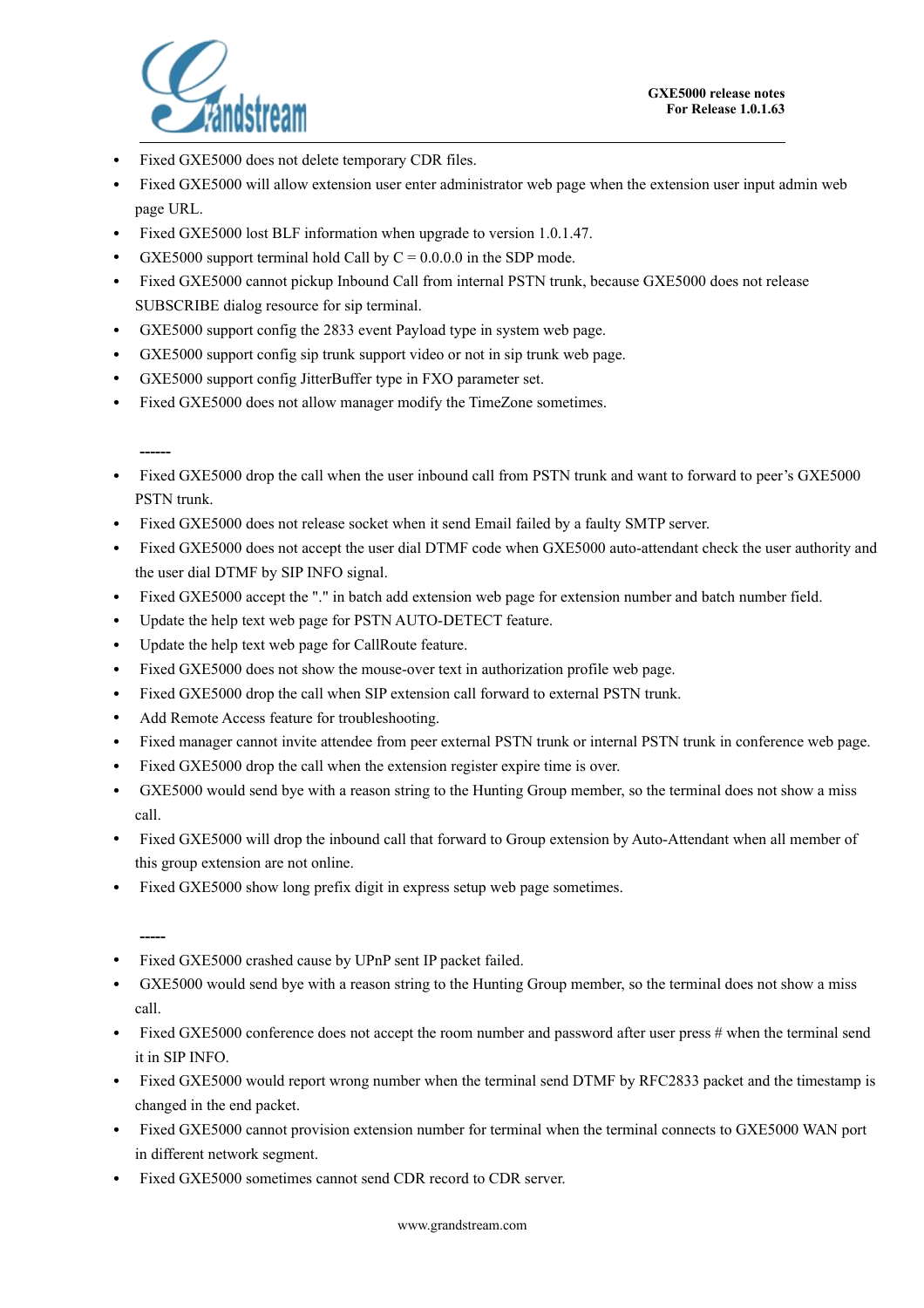

- Fixed the Wav tool generate the prompt image with noise in the end of prompt.
- Fixed GXE5000 cannot add CO in 1.0.1.44.
- Fixed GXE5000 sometimes cannot backup system data when the last time backup failed.
- GXE5000 would reInvite SIP trunk server when the server respond GXE5000 with multiple audio codec in SDP.
- Fixed GXE5000 cannot submit or switch language in CQ web page when the language mode is French.
- Fixed GXE5000 allow manager input invalid letter for BLF name in BLF web page.

**-------**

- Fixed Call fail when unconditional/busy/no answer call forward to peer user through SIPTrunk
- Fixed Call fail when FXO inbound terminated by IVR and then call peer user through SIPTrunk
- Fixed Call fail when FXO inbound terminated by IVR and then call local user that registered by another GXE5000 through SIPTrunk
- Fixed GXE web return 500 error when filled in over 50Byte Date/Time string in PlayRule Configuration
- Fixed SYSLOG show error info when Send VM email to user according to Email list
- Fixed link to fault web page when Press "Return" link in help page for CallRouting
- Support auto release call for user when manual VFAX successfully through FXO/FXS
- Fixed No Hold on music when one phone change hold to unhold and the another phone still hold
- Fixed Not fellow the Offer/Answer(RFC3264) when hold on music, Offer SDP is "a=SendOnly", Answer SDP should be "a=RecvOnly"

**---**

• Support Bad Block management for Flash.

- GXE5000 support receive RFC2833 packet with Payload Type is 100.
- Fixed GXE5000 send request URL to SIP Trunk server with a default port 5060 when manager does not configure SIP signal port in the SIP trunk server in web page.
- Fixed GXE5000 cannot find SIP response for one session timer update request when the SIP DID trunk server IP is different from configure IP in web page.
- Fixed GXE5000 cannot build video media connection between two video terminal after one terminal transferred the call.
- GXE5000 support volume control in FXO trunk line.
- Fixed GXE5000 detect BusyTone error(sometimes) in PSTN auto detect flow.
- GXE5000 support input "+" in condition field for DigitMap profile.
- Fxied GXE5000 cut the call at one when user does not input any DTMF code for voicemail box at the third time.
- Fixed GXE5000 does not change the authority profile name for extension when the authority profile name has been changed.
- GXE5000 check the IP address format in network port forward web page.
- Fixed GXE5000 show the maximum concurrent number is 50 in SIPTRUNK and PSTN external trunk mouse over web page, now it change to 20.
- GXE5000 does not support Session timer when the terminal does not support "time" in invite request.
- GXE5000 support Remote Access feature.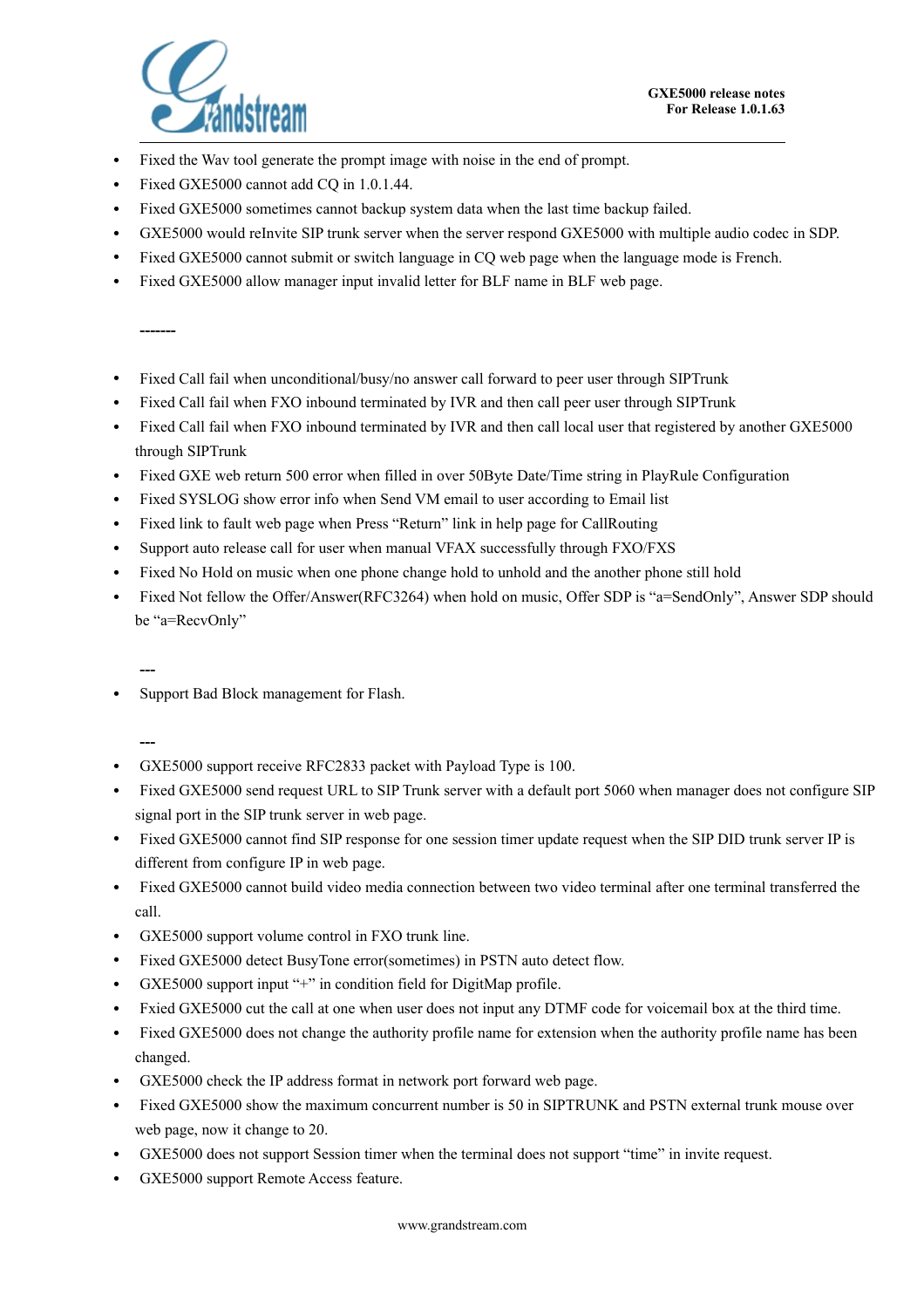

- FXS support send vFAX When set Manual Selection of Fax to NO
- GXE support H264 interop with Eyebeam soft phone
- GXE support report "offline" state for BLF when extension lost its register info.
- Web Support French

#### **Build 1.0.1.41 (5/15/2009)—Official Rleased**

- Fixed GXE5000 does not allow user record Voicemenu when user use an extension to record the voicemenu but this extension is set to call-forward to other extension.
- Fixed GXE5000 drop the sip trunk(Callcentric/BroadSoft) call when the sip trunk server does not allow GXE5000 send update for session timer as a UAC.
- GXE5000 will not allow administrator to select group extension itself for group "no answer forward to".
- GXE5000 will check the condition field logic in call route profile.
- GXE5000 will prompt administrator that system memory is not enough for system backup, when the NAND flash space is less than backup file size.
- Fixed GXE5000 drop the second call when user does not pick the first call and this terminal share one extension number with the other terminal.
- Fixed GXE5000 prompt error in system upgrade web page.
- Fixed GXE5000 IVR call to short key 0 when remote user just input # in voice menu flow.
- Fixed GXE5000 can not add call route profile in Spanish mode.
- Fixed GXE5000 spell "illgeal" for "illegal" in some web pages.
- Fixed GXE5000 does not accept call request when the phone connect to GXE5000 by TCP mode and system administrator modified its parameter via web.
- GXE5000 add GXV3140 template for extension auto provision.
- GXE5000 will prompt administrator the extension privilege need be valid after reboot.
- Fixed GXE5000 FXS extension can not resume call when FXS extension switch to FAX by flash hook and FAX flow is over.
- GXE5000 support sniffer capture Ethernet packet feature under Advance web page.
- GXE5000 support the maximum concurrent calls from 20 to 50 for peer system.
- GXE5000 use a 3 minutes wave file for music-on-hold in Chinese and Spanish mode.
- GXE5000 will prompt administrator the upload wav file length cannot more than 3 minutes. **---**
- GXE5000 support new payload type 96 for RFC2833 RTP media packet.
- GXE5000 do express setup steps in a independent web page when it run first in reset factory mode, administrator need finish all steps of express setup to make GXE5000 go to normal configuration web page.
- GXE5000 support CBcom mode in sipserver for accepting terminal register.
- GXE5000 support Gratuitous ARP protocol.
- GXE5000 would prompt administrator that all messages in voicemail box or faxmail box would be lost when administrator try to disable the voicemail box or faxmail box for an extension.
- GXE5000 would auto build the condition and call path field for one new added digitmap in a call route profile.
- GXE5000 would show the caller number for voice message or fax message to "unknown" in personal web page.
- When administrator delete a call route profile, GXE5000 would delete the profile from all extension/conference/trunk…… call route list.
- Adjust the web page for siptrunk/external PSTN trunk/Peer list for showing all fields in fixed size.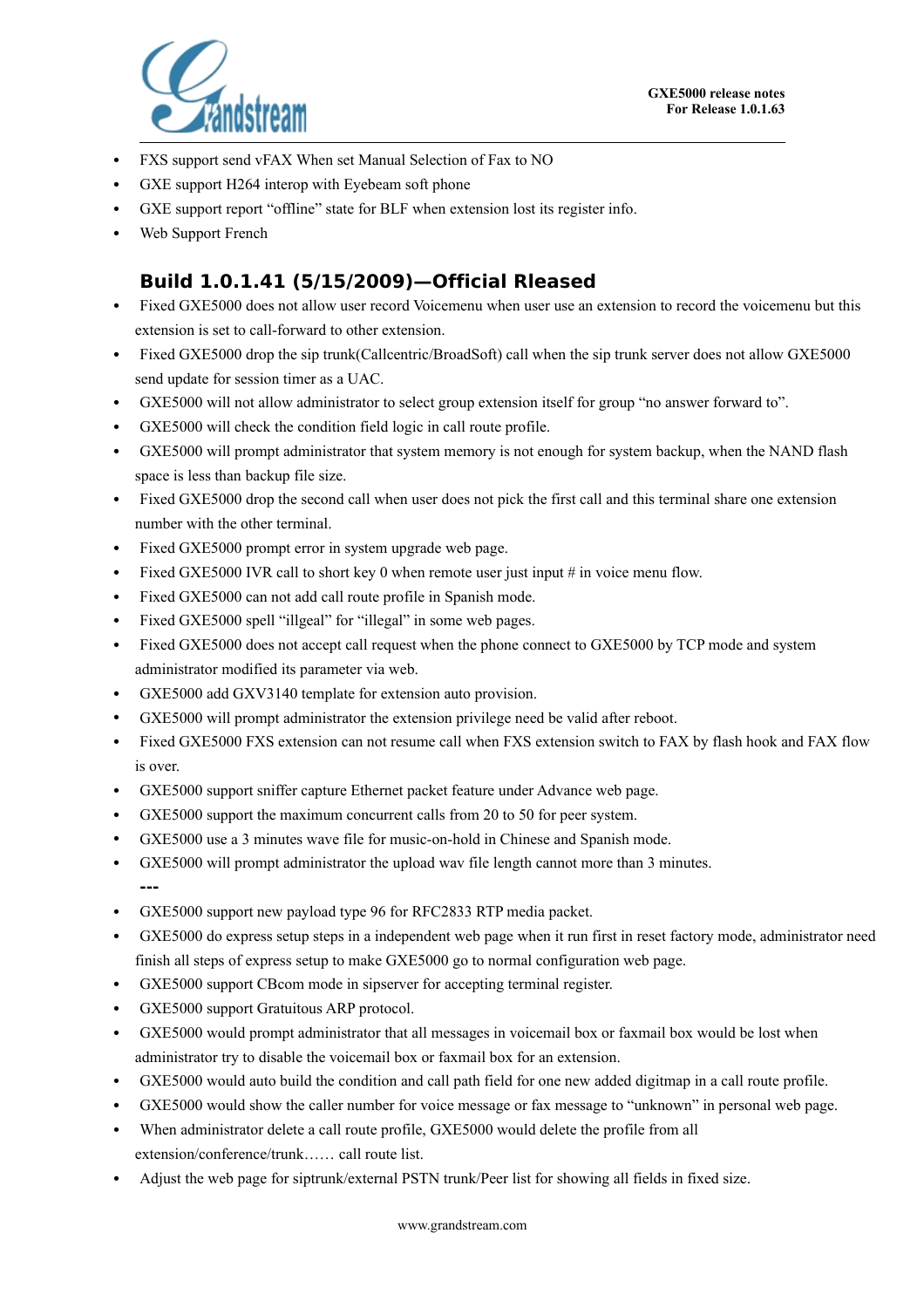

- The size of Event list string change from 100 to 150.
- Fixed GXE5000 cannot allow user recording his greeting when he want to recording again.
- GXE5000 would prompt administrator to reboot GXE5000 for FXS parameter be valid when he modify the FXS parameter.
- GXE5000 would delete old FXO device at once when administrator configure an invalid string to the FXO line field, for example "---".
- Fixed GXE5000 allow configure multiple of the same trunk device in an authorization profile.
- GXE5000 would check the time format is valid or not for play rules.
- Adjust the web page after administrator input wrong password when he want reset GXE5000 to factory mode.
- Fixed GXE5000 can not release the FXS port call waiting tone when FXS does not accept the waiting call by hook flash.
- Fixed GXE5000 show web page when administrator input  $\langle tr \rangle$  in extension department field.
- Fixed GXE5000 prompt attendee "this is wrong password" when the attendee does not input any DTMF for conference, Now the prompt change to "please input password".
- Fixed GXE5000 show the DDNS status "server error" sometimes even DDNS update the dynamic IP successfully.
- Fixed GXE5000 prompt user the extension is busy when user wants to paging/intercom conference, now the prompt change to "You are not authorized to dial this number".
- Fixed administrator cannot mute/delete one attendee in conference web page when the caller number of this attendee is "unknown".
- Change the default BT event number from 2 to 1.
- GXE5000 limit the voice message size to 5 minutes, user just can leaving one voice message or expand one voice message up to 5 minutes.
- Fixed GXE5000 catch any packet by troubleshooting sniffer tools when GXE5000 WAN port work in PPPoE mode.
- Fixed GXE5000 sometimes does not send MWI to terminal.
- Fixed GXE5000 drop the call to FXS extension when the FXS extension is ringing, now this call transfer to FXS voice mail.
- GXE5000 would forbid the submit button when administrator uploading the configuration file to GXE5000 in the system restore web page.
- Fixed GXE5000 send hold NAT packet failed when the remote device connect by TCP/TLS mode.
- GXE5000 build BLACK list to prevent some remote device to connect to GXE5000.
- GXE5000 show the BusyEvent number field in PSTN trunk web page.
- Fixed GXE5000 run slowly sometimes, it makes GXE5000 process all media and signal packet delay several seconds.
- GXE5000 would check port conflict or not between HTTP port/SIP TCP port/SIP TLS port/Telnet port.
- GXE5000 change the voice mail title to "You have received a voice mail message in mailbox XXXX".
- GXE5000 would prompt administrator "System memory space is not full for backup" when administrator want to system backup but the system memory is not full to save the backup file.
- When user transfer a voice mail from his mailbox by the other extension terminal the caller number of new voice number is the extension number of the user.
- GXE5000 support NAT Traversal with UPNP for SIP TLS port.
- Use new 3 minutes long classical Music-on-Hold music. **---**
- Fixed GXE5000 cannot record greeting prompt for voice menu by telephone terminal.
- Fixed GXE5000 prompt test Email failed sometimes when the Networks delay time is too big.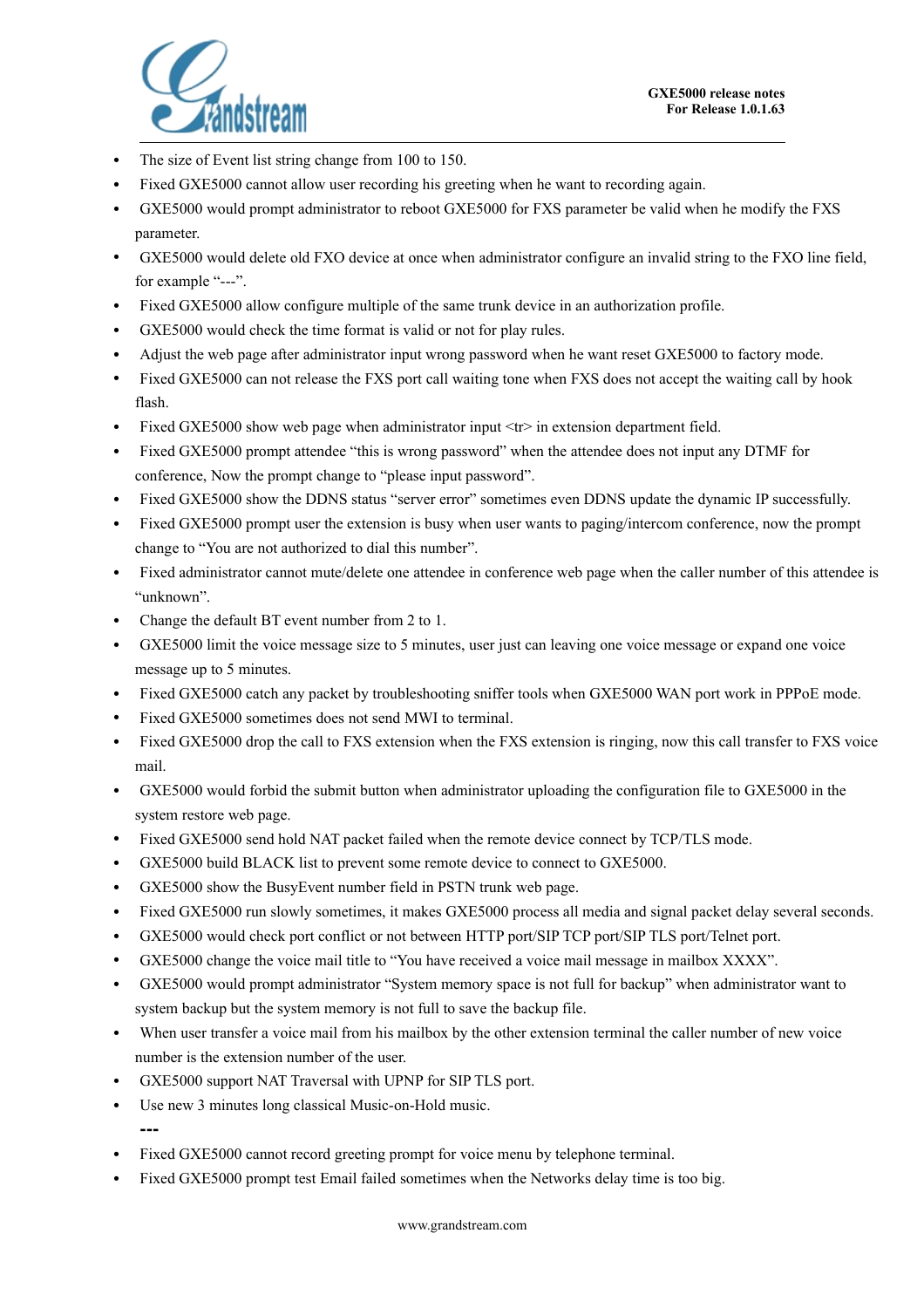

- Fixed GXE5000 respond 200 to peer Option request when the peer device have deleted, now it change to 404.
- Fixed GXE5000 External PSTN trunk cannot work when the UDP list have ":" in the end.
- Fixed GXE5000 would reject X-lite subscribe request when this message does not include a accept header line.
- Fixed Prompt tool does not support NTFS file system.
- Fixed GXE5000 just permit user record maximum to 2 minutes prompt and greeting by telephone terminal, now change to 3 minutes.
- Fixed GXE5000 voice mail drops call when the personal greeting length is more than 2 minutes.
- Fixed GXE5000 conference can not invite one attendee from web page when the remoter device respond multi 180/183 to Invite request.

- Fixed GXE5000 cannot release call for the member of group when a caller call to a group and all members do not pickup and time over after 180 seconds.
- Fixed GXE5000 does not respond ACK for peer 200 message after the first ACK have lost by the networks.
- Fixed when conference invite group in web page and all members does not pickup the call will transfer to group voice mail.
- Fixed GXE5000 just send email to the first email address in the Extension Email list.
- Fixed administrator can input letter in the line field in PSTN trunk web page.
- Fixed GXE5000 drop the call sometimes when conference resume a call, because the time over is 10 second for reinvite respond.
- Fixed GXE5000 drop call when caller call to group and all members does not pickup, later caller transfer to the other extension and one member pickup.
- Fixed administrator can input letter in extension field and submit at once when he add one extension and input letter.
- Fixed GXE5000 drop one normal call when the other call from peer heart beat failed. **---**
- GXE5000 support upload system music on-hold file in system setting web page.
- GXE5000 support Event-list function. Administrator can build maximum to 20 Event-list URL and select maximum to 130 members for every Event-list URL.
- GXE5000 support "+" in condition field of call route profile.
- GXE5000 does not allow clear LAN IP in networking web page and does not allow LAN IP and WAN IP in same net segment.
- GXE5000 support new DDNS service "cn99".
- Fixed GXE5000 get abuse response from DDNS service server because GXE5000 update same IP address to domain name after reboot.
- Fixed GXE5000 cannot stop ring terminal, The scenarios is that FXO inbound call to auto-attendant and transfer to one extension, after call over 60 seconds GXE5000 release the FXO call but does not release terminal call.
- Fixed when GXE5000 page a group, there are only 5 members ringing because GXE5000 set the concurrent call number for paging is 5, now this field set to 31.
- Fixed GXE5000 authorize one call failed because it gets authorization information from callee, not caller.
- Fixed GXE5000 allow preview voice menu, but administrator does not upload any prompt file for this new voice menu.
- Fixed GXE5000 record voice menu failed when user record voice menu by a telephone terminal.
- Fixed GXE5000 cannot implement that transfer call when FXS terminal is busy.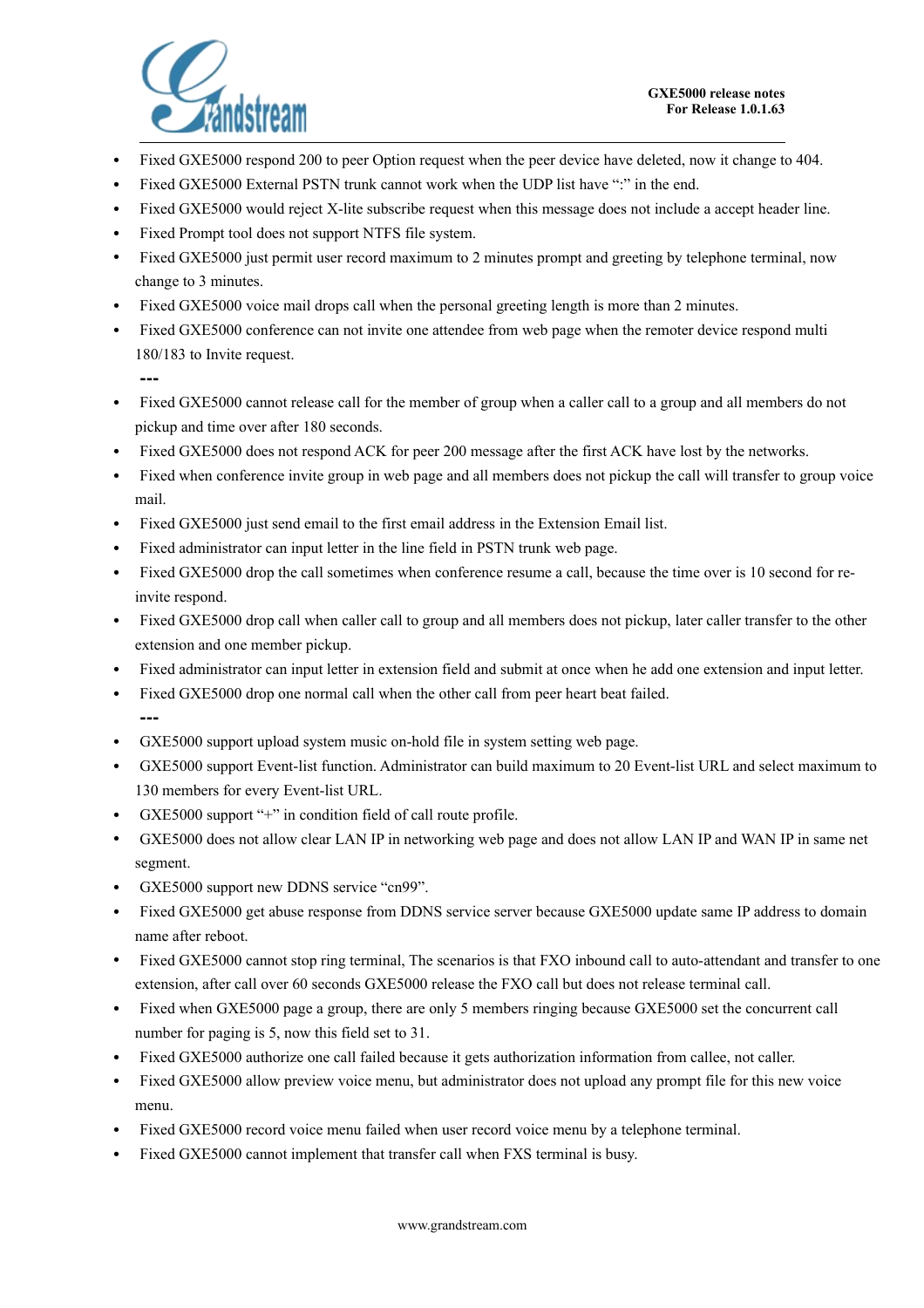

- Fixed GXE5000 does not prompt user "record finished" when user record system prompt file by telephone terminal and the maximum record time is over.
- Fixed GXE5000 play "the number you dialed is not reachable" to caller when the caller call to the paging extension and the paging extension is busy. Now the prompt change to " the number you call is busy at the moment."
- Fixed GXE5000 does not release the call of CallQueue/Group/FXS when administrator modify their configuration data.
- Fixed administrator cannot build FXS extension when the user does not finish the express setup flow.
- Fixed GXE5000 cannot build video media for GXV3140 when it registers behind a NAT router.
- Fixed GXE5000 open the voice mail and fax mail for Agent after administrator modify the configuration data.
- GXE5000 support No-entry time out field for dialing in system setting web page.
- Add Daylight saving time in time zone select box.
- Fixed cannot make voice mail invalid or valid at once when administrator close or open voice mail for one extension.
- Fixed GXE5000 display "400 Bad request" when administrator change language mode in add BLF source list web page.
- Fixed GXE5000 display "500 internal error" when administrator change language mode in call route help web page.
- GXE5000 allows upload MoH prompt file size maximum to 3 minutes for wav format and maximum 4M for zip format.
- Fixed GXE5000 register sip trunk to sip service server failed when there are over 2 sip trunk accounts from same sip service and set to SIPDID mode.
- Fixed GXE5000 cannot build media connect for FXS terminal when administrator call from conference to group and one FXS member of this group hook off for this call.
- Fixed GXE5000 does not respond 422 to SIP terminal when the terminal request with a session time value that is less than the minimum session value in GXE5000.
- Fixed GXE5000 does not accept caller ID from FXO inbound call in Haiti because there is an invalid value in the caller ID string.
- Change the No.407 system prompt from "Message saved" to "Saved message"; Change the No.411 system prompt from "Saved message" to "Message saved";
- GXE5000 voice mail box support configurable time that GXE5000 will automatic delete voice message when the message time is over the period of time and it is not saved by user.
- Add two separate lines over the OneButton provision web page.

- Fixed GXE5000 drop the group parallel call after administrator configure the group extensions in personal web page.
- GXE5000 supports up to 50 SIP DID in one sip trunk and support multi same digit map in one CallRoute profile, so administrator can configure maximum to 50 SIP DID condition in one profile.
- Fixed GXE5000 will lost digit map after reboot when the call route option is Call queue in this digit map.
- Fixed GXE5000 play "goodbye" two times to caller when the caller want to attend conference but the conference room is full.
- Fixed GXE5000 drop the outbound call from PSTN trunk when the switch "wait for dial tone" set to yes.
- Fixed GXE5000 does not play busy prompt to caller when the caller call to the paging extension and the paging extension is busy.
- Fixed user cannot play the voice menu greeting after user upload the greeting file in ZIP format.
- GXE5000 will prompt error information to user when user uploaded a wrong format file to voice menu.
- GXE5000 will prompt error information to user when user uploaded a wrong format file to Call Queue Announcement.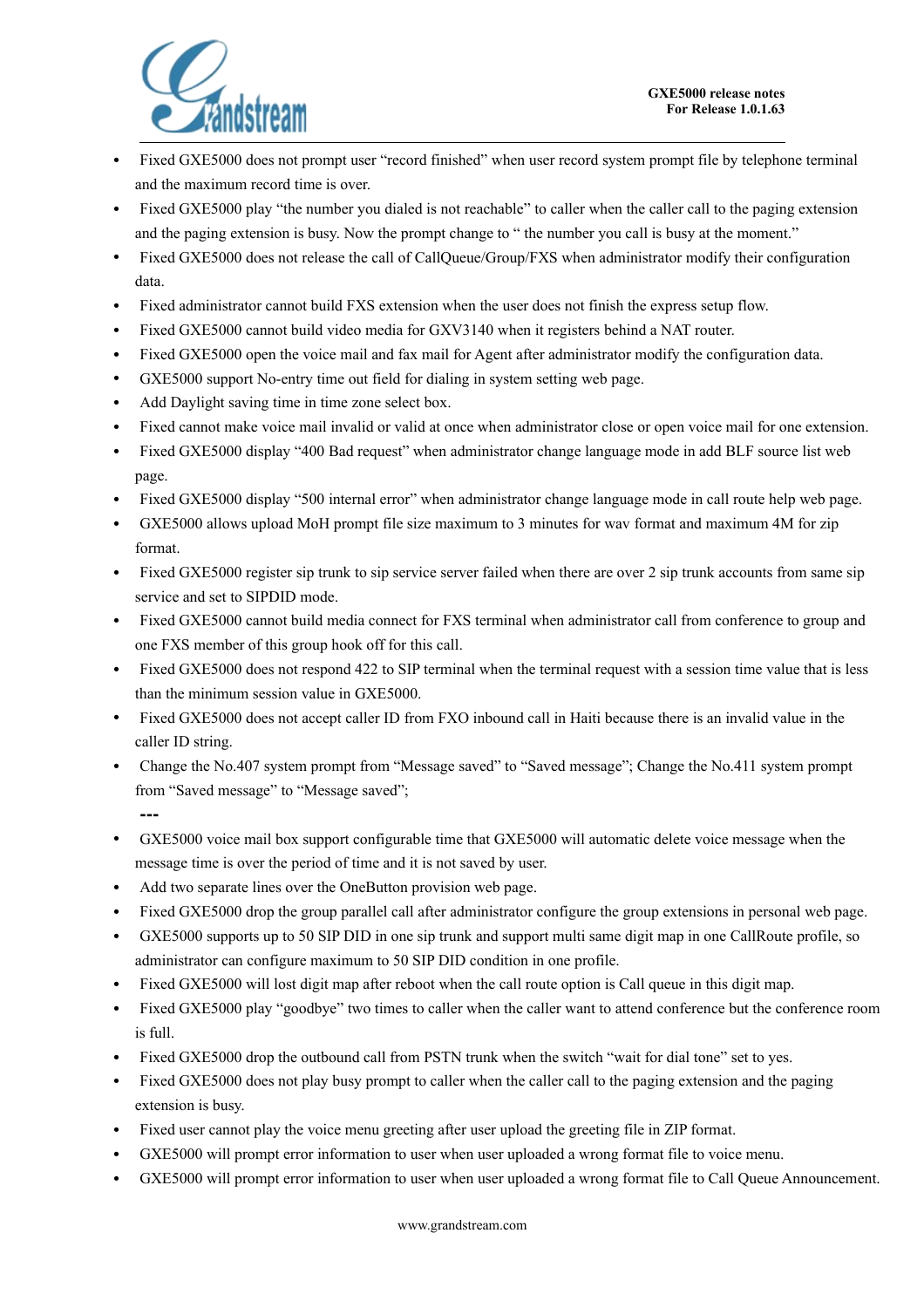

- Fixed GXE5000 will lost Call routing profile information after administrator modify the information in "central management" web page.
- Fixed GXE5000 can edit playvoicemenu profile after administrator upgrade image from 24 to 35.
- Fixed GXE5000 drop call sometime when the router lost the ACK respond for peer trunk call invite request.
- Fixed GXE5000 show wrong number for the call statistics of peer/sip trunk/External PSTN trunk.
- Fixed GXE5000 drop the call when user retrieves a voice mail and the caller number of this message is unknown.
- Fixed GXE5000 cannot build media connect for FXS extension. The scenario is that the FXS user wants to call to the other extension by hook flash and this extension was not off-hook, and the FXS user switch to original extension by hook flash, later FXS user switch to the other extension by hook flash, then call drop.
- Fixed Excel cannot show the call number for GXE5000 call record file(\*.csv) sometimes.
- Fixed GXE5000 drop FXS extension call when the user does not dial  $#$  at the end of number.
- Fixed GXE5000 does not build GeneralOutbound profile and assign InternalCall profile to extension when 1.0.1.24 upgrade to 1.0.1.35 when this GXE5000 does not build any trunk device.
- Fixed GXE5000 displays an error prompt window when administrator switch the configuration field by Tab key sometimes.
- Fixed GXE5000 show the IP address under the "status" in extension express provision web page.
- Fixed GXE5000 show English prompt window in FXO parameter set web page when the language is Chinese.
- Fixed GXE5000 delete the other digitmap when administrator wants to delete more than 3 digitmap in a call route profile.
- Fixed GXE5000 does not set the Add button to be invalid in sip trunk web page when the SIP DID numbers are over 50.
- Add Delete(button) to ensure window for deleting FXO parameter set and deleting route record.
- Fixed GXE5000 drop the call when user want to re-record voice message.

#### **Build 1.0.1.35 (2/24/2009)**

- Add "no entry forward to" function in voice menu.
- Fixed GXE5000 send re-Invite to Polycom failed because GXE5000 does not support session version update in SDP O parameter.
- GXE5000 show voice message length up to entire minutes in voice message Email.
- Fixed GXE5000 cannot release call at once when GXE5000 does not support the caller's PT or voice codec.
- Fixed GXE5000 will drop call when Agent(for Call Queue) wants to forward this call. Now Agent does not support call forward.
- Fixed GXE5000 show 500 error when administrator want to add long except date string for one voice menu.
- Adds new prompt for release call.
- Fixed GXE5000 sometimes drops the group call when one member is peer extension. **---**
- Fixed sometimes GXE5000 can not connect media from FXO Trunk line to a SIP Trunk line because the remote SIP server cannot respond ACK for re-invite in 5 seconds.
- Fixed GXE5000 cannot build media connect when UPNP router cannot respond in 5 second.
- Fixed GXE5000 voice menu cannot accept multi 183 respond.
- New mouse-over for extension web-page.
- Fixed GXE5000 cannot get the CallerID from FXO line in Greek, now GXE5000 support Sin227 format.
- Fixed GXE5000 shows 500 error in Play Rules web page sometimes.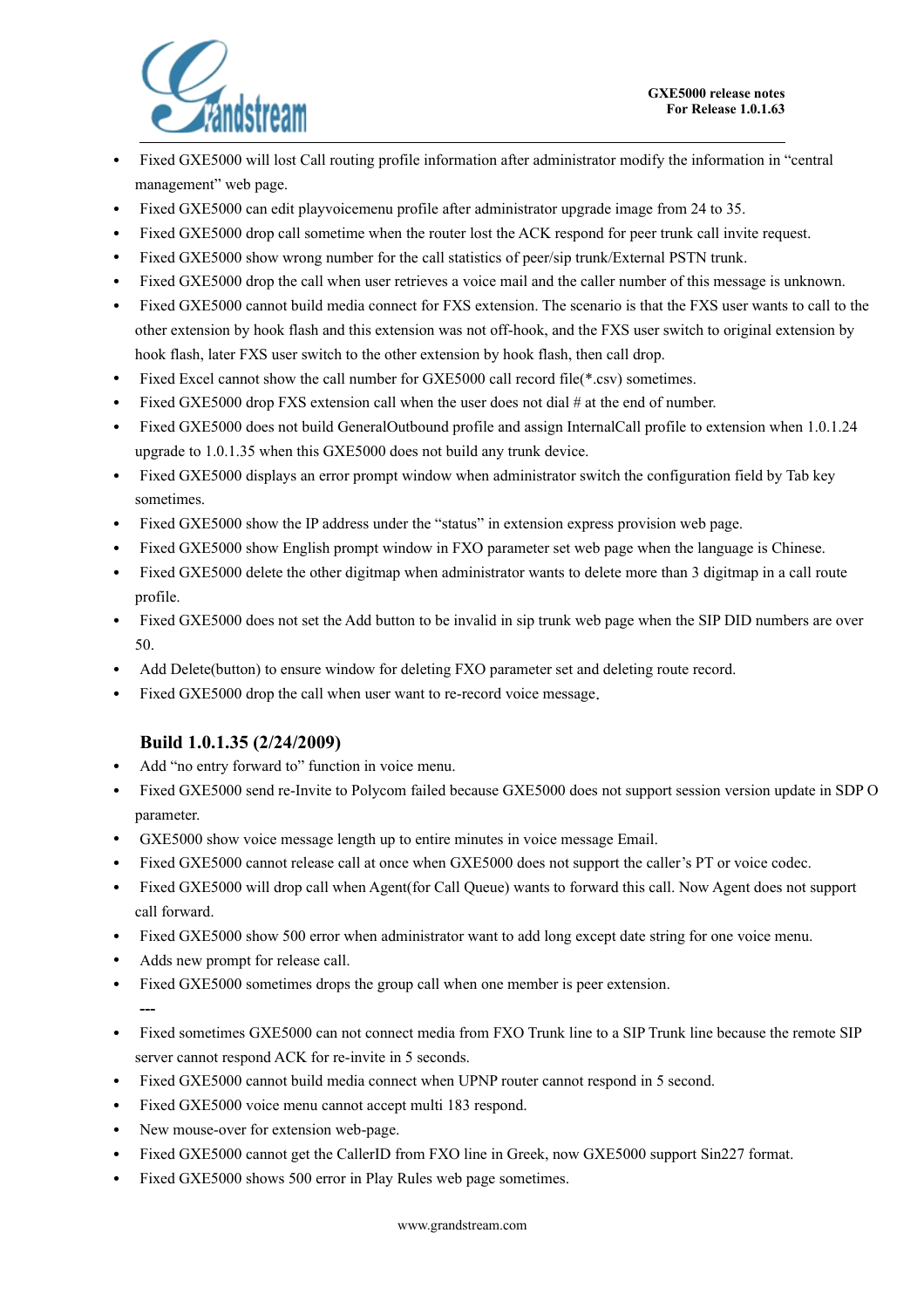

- GXE5000 does not release existing session when it detect remote does not respond signal keep live "option" request.
- GXE5000 support Session Timer when calling terminal supports Session Timer.
- Fixed GXE5000 prompt user "please dial again" two times when he inbound call from voice menu.
- Fixed GXE5000 give a wrong time length for voice message Email.
- Update Spanish web text.
- Clear stun server configuration in system web page after reset to factory.
- Fixed GXE5000 voice mail box cannot recognize fax from inbound FXO call in automatic fax mode. **---**
- Fixed GXE5000 cannot forward voicemail or convert voicemail when this user voicemail space is full.
- Fixed GXE5000 play the prompt forever when user does not input any number for authorization, now GXE5000 just play 3 times.
- Fixed GXE5000 cannot stop the prompt when user input # for authorization.
- Fixed GXE5000 cannot allow modify the GeneralOutbound/GeneralInbound/InternalCall profile and allow modify PlayVoicemenu profile after 1.0.1.24 upgrade to 1.0.1.32.
- Fixed GXE5000 assert "remove file error" forever after administrator delete one voice menu. **---**
- Fixed the submit button in peer configuration web page is invalid.
- Fixed GXE5000 show extension always busy when this IP Phone transfer one call to the other call by different account.
- Fixed GXE5000 prompt user will drop FXO Trunk call when modify the FXO Trunk configuration data.
- Support same icon for IE and Firefox in main menu field. **---**
- Fixed GXE5000 configuration data (including trunk/call routing profile) error after firmware upgrade from 1.0.1.24 to 1.0.1.28.
- Fixed GXE5000 release call when conference invite one attendee after 30 seconds. Now the time length set to 180 seconds.
- Fixed GXE5000 drop the call when the terminal device cannot respond the Online detect request signal-"option" in 75 seconds, now the time length change to 300 seconds.
- Fixed GXE5000 crash when the UPNP route have some special text is too long.
- Fixed GXE5000 reboot fail, the reason is some file handle in FAXproc module do not free.
- **GXE5000 supports easy configuration for call routing feature.**
- Fixed GXE5000 cannot forward call to voice mail when user call to one extension that share in multi-terminal and one member press mute button to refuse this call.
- GXE5000 offer one default template for all Grandstream terminals in auto-extension provision flow.
- Fixed GXE5000 drop call when user attend conference and want to forward to FXS extension or FXO trunk. **---**
- Fixed GXE5000 delete the voice mail media after firmware upgrade from 1.0.1.24 to 1.0.1.28, it causes user drop call when retrieving voice mail.
- GXE5000 display "Unknown" instead of blank in CDR record.
- Fixed GXE5000 cannot send caller number to Agent in the call queue flow.
- GXE5000 record the sniffer switch status in System SYSLOG file.
- GXE5000 record extension heart beat stop event in system SYSLOG when the terminal does not respond the Heard Beat "Option" request.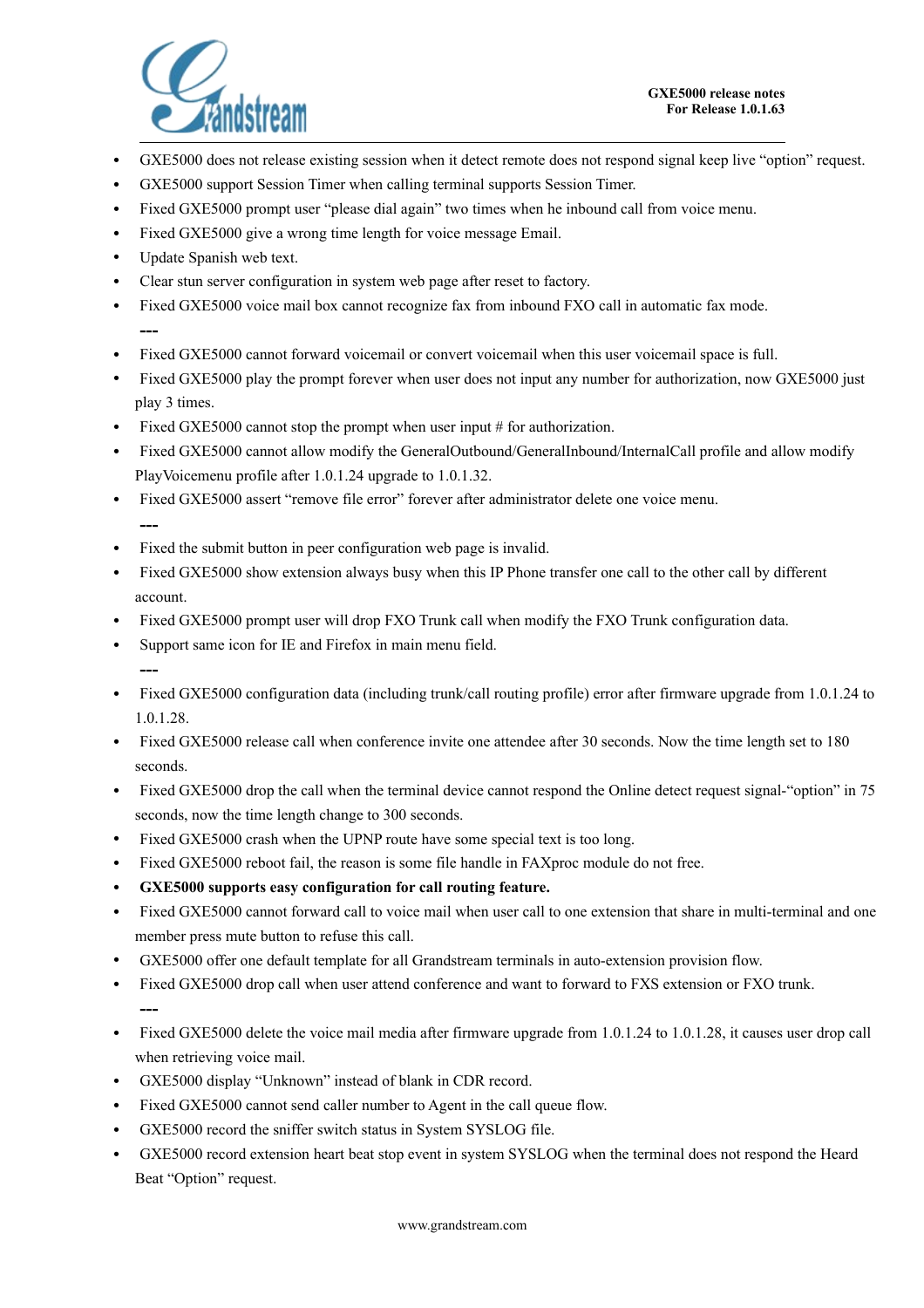

- Fixed GXE5000 drop call when the call forward to IVR and the terminal hold/unhold the call.
- Fixed GXE5000 cannot send out the debug info file because the debug info file name is too long.
- Fixed GXE5000 cannot send out the debug info file when the system Email mode is MTA.
- GXE5000 automatic generate a new extension number when administrator want to add an extension.
- Fixed GXE5000 displays a warning window in Chinese when the language mode is English after administrator switch the language some times.
- Fixed GXE5000 just connect one way media sometimes when Peer system send re-invite for modify media information.
- GXE5000 support SSL and the other UPD port for SMTP.
- Fixed GXE5000 reboot failed or crash after firmware upgrade from 1.0.1.24 to 1.0.1.28 because the FXO parameter is Null or fault.
- In the default FXO port parameter GXE5000 open both current disconnect and tone disconnect.
- Fixed GXE5000 cannot make some feature code real-time effect sometimes.
- Fixed GXE5000 just forward call the next call path after 180 seconds when the last SIP Trunk call path does not respond 180.
- Fixed GXE5000 cannot retrieve the voice mail when the voice mail is leaved from SIP Trunk.
- GXE5000 will prompt user "GXE5000 will drop the current calls of the Extension/SIP trunk/peer" when he want to modify/delete the Extension/SIP trunk/peer system.
- If the administrator Email list have multi address GXE5000 will send the password to the input Email address when user want to retrieve the login password.
- Fixed GXE5000 allow user input letter to FXS extension number.
- GXE5000 will prompt user check "OK" or not when he wants to delete FXO Trunk device.
- Remove the example extension that is behind the Call queue extension.
- Fixed GXE5000 show the Extension Name and department name wrapped in the extension list web page sometimes.
- Fixed GXE5000 cannot delete Trunk when the call routing profile number is more than 19.
- Change the "NONE" to "None" in the group authorization profile select item.
- Fixed GXE5000 cannot add 10 agents for call queue.
- **---**

- Support configuring different parameters for every FXO port.
- Fixed GXE5000 drop the inbound call from FXO port when the inbound call is without CallerID signal.
- Fixed GXE5000 does not play the call-waiting tone to FXS when the FXS call to one group extension and this FXS is a member of this group.
- Fixed GXE5000 cannot call to the other voice menu in one voice menu flow.
- Fixed GXE5000 drop the call when the FXS user forwards this call to the other extension and this extension have set the None-condition forward function.
- SIP Trunk support 491/500 responds.
- Fixed GXE5000 cannot make one CallQueue real-time effect when there are more than 2 CallQueue in the system.
- Fixed GXE5000 drop call when user retrieves voice mail with G723.
- Fixed GXE5000 cannot make the group user real-time effect.
- Fixed GXE5000 cannot release SIP Trunk call when user modify its configuration data.
- Fixed GXE5000 the current calls number error in the SIP Trunk and peer web page.
- Fixed GXE5000 cannot accept the 180 second for group parallel ring internal time.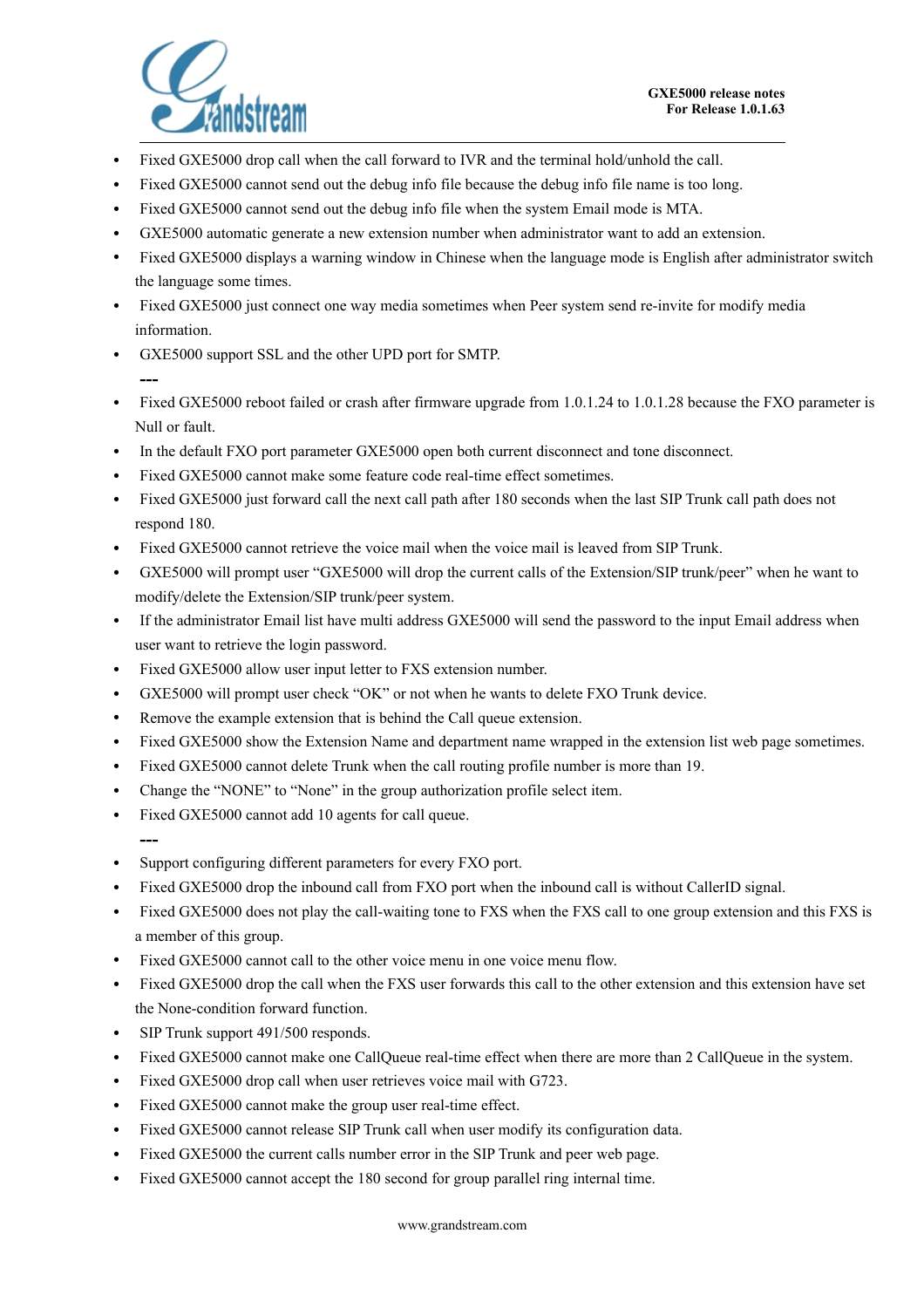

- Fixed GXE5000 drop the call when user wants to forward call to SIP trunk.
- Fixed GXE5000 does not forward call to voice mail when the call to FXS extension and the FXS extension have set to "Do no Disturb".
- Fixed GXE5000 crash sometime because FXO stop CPT detect error.
- Fixed GXE5000 initialize FXO port error when this port configuration parameter set is Null, GXE5000 will initialize this port by default parameter.
- Fixed GXE5000 cannot make the FXO port parameter real-time effect.
- Fixed GXE5000 still light the FXO led when user pull out the PSTN line sometimes.
- Fixed GXE5000 cannot call to next CallPath sometimes because CCM does not update the callee control information.
- Fixed GXE5000 cannot make the paging/intercom real-time effect.
- **---** • Add Venezuela time tone option in system configuration web page.
- Fixed GXE5000 crash when user delete the attendee from conference web page.
- GXE5000 show the status for the "Music on hold" in the status web page.
- Fixed GXE5000 do not update the IP address to DDNS server when the UPNP route have change the IP address because the ADSL line up and down.
- Fixed GXE5000 cannot receive the fax mail for the extension that is added before reboot.
- GXE5000 will prompt user the reason "the Trunk is use in call routing profile or authorization profile." When user cannot delete the trunk.
- Add the divide line for the "mapped IP:port" rim in the status web page.
- GXE5000 prompt the user "the maximum value must less than 20" when user configure a value that more than 20 in the concurrent call number for SIP trunk/Peer system/External PSTN trunk.
- Add the divide line for the call record list when the record is without callee number.
- Add last page and first page link for call record web page.
- Set the daughter menu to Boldfaced when user select the daughter menu by just click the father menu.
- Check the name is valid or not for Email/Callrouting condition/callroute manupilation/voice menu name.
- GXE5000 prompt user "name is exist" when use want to add new trunk/callroute profile/authorization profile but name is exist.
- Change the color of " local" same as "online" in the extension list web page.
- Change the "call route profile"/"Authority profile" to "Call Routing profile"/"Authorization profile".
- The valid character for every name is include "space" and ".".
- Change the login web page to green color.
- Change the menu "Route Config" to "IP Route Config".
- Fixed GXE5000 does not list the extension form small to big in extension list web page.
- Fixed GXE5000 show the peer device when the option is "Trunk" in call routing profile web page.
- All option string change to capitalization for option in call routing profile web page.
- Add notes "when option is password need use extension password to authorization" in the authorization web page.
- Add 2 items--150 and 180 for group parallel ring internal time option.
- Make the title name same as the menu name for "Template Upload"/"Call routing Profile"/"Authorization Profile".
- Fixed FXS extension cannot attend conference after it have exit conference when it is the last attendee.
- Improve the Call record web page—delete redundant block and some lines wrap in Chinese mode.
- Fixed GXE5000 drop SIP Trunk inbound call sometimes when the SIP Trunk connect with server by TCP mode.
- Fixed GXE5000 cannot close the hot key in voice menu by the trigger switch.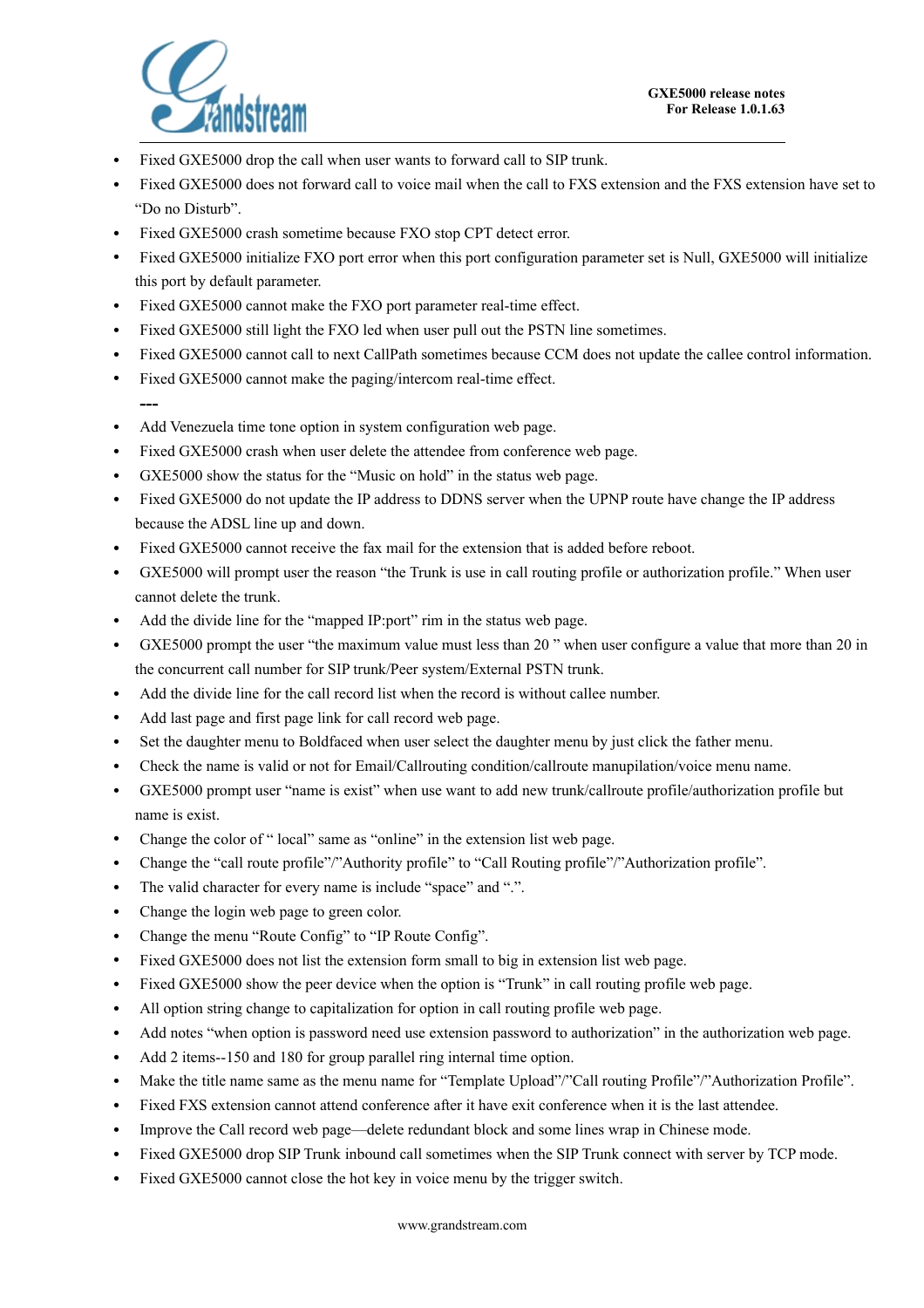

- Fixed GXE5000 drop the inbound call from SIP Trunk/FXO Trunk when the call forwarded to intercom/paging service.
- Fixed GXE5000 conference show the attendee number error after attendee forward call to another extension.
- Fixed GXE5000 SIP Trunk register error when this Trunk register to one server by two counter concurrently.
- Fixed GXE5000 SIP Trunk does not register to server after the UPNP router IP address changed because ADSL line down and up.
- Fixed GXE5000 generate error IP for SIP contact when GXE5000 is under a UPNP router and the NAT style is symmetrical and SIP signal port does not map.
	- **---**
- Fixed GXE5000 drop the call that forward to External PSTN Trunk(TG).
- Fixed GXE5000 drop the call when it is inbound from External PSTN Trunk(TG) to IVR and forward to one peer system External PSTN trunk(TG).
- GXE5000 would prompt user "itself extension number for authorization please press #" when GXE5000 want to get the authorization user number.
- Administrator can configure the 4 field(switch/digit manipulation/option/value) in call path of call routing profile independently.
- Fixed GXE5000 show the voice mail name error.
- Fixed the attach wav file name in the voice Email display error.
- Fixed GXE5000 drop the call when user want to pick up a FXS call by DSS.
- Fixed GXE5000 show the attendee number error when the callee forwards call to the other terminal, for example FXO line/VM etc.
- Fixed GXE5000 HTTP server cannot work when the HTTP port is conflict with map port of the WAN network port.
- Fixed GXE5000 display the conference password in web source code.
- Fixed GXE5000 cannot point a value for "IVR" option in call path of the call routing profile when the version upgrade from 1.0.1.21 to 1.0.1.25.
- Fixed GXE5000 cannot forward to voice mail when the call is forward by condition is "No answer".
- Fixed GXE5000 display the FXO call progress tone title in two rows in the internal PSTN Trunk web page when language is Spanish.
- Fixed GXE5000 cannot save the authorization profile for extension when the authorization profile file name length is more than 25.
- Fixed GXE5000 cannot forward call from voice mail to fax when user press 2 select to send fax to extension.
- Update the help content in the call routing profile web page in English.
- Fixed GXE5000 stop convert the voice mail to G723 format when concurrent call is more than 20.
- Fixed GXE5000 just display 4 digit number for the caller number when the call is inbound from PSTN trunk.
- Prompt-file tool will prompt user the valid wav format when it detect an invalid wav file.
- Fixed GXE5000 IVR cannot forward call to voice mail/group/fax when the short key option is point to this value.
- Fixed GXE5000 IVR cannot replay the voice menu greeting when the IVR no entry time have set to zero.
- Fixed GXE5000 IVR cannot forward to extension by point the "fax to" field when it detect the inbound call happen a fax event.
- GXE5000 support SIPDID in condition of the call path in call routing profile.
- Fixed GXE5000 would change the value of call routing profile sometimes.
- Fixed GXE5000 cannot forward call to FXO trunk/SIP trunk/External PSTN Trunk in query voice mail flow.
- Fixed GXE5000 CGI error when the condition string in the call routing profile is more than 255.